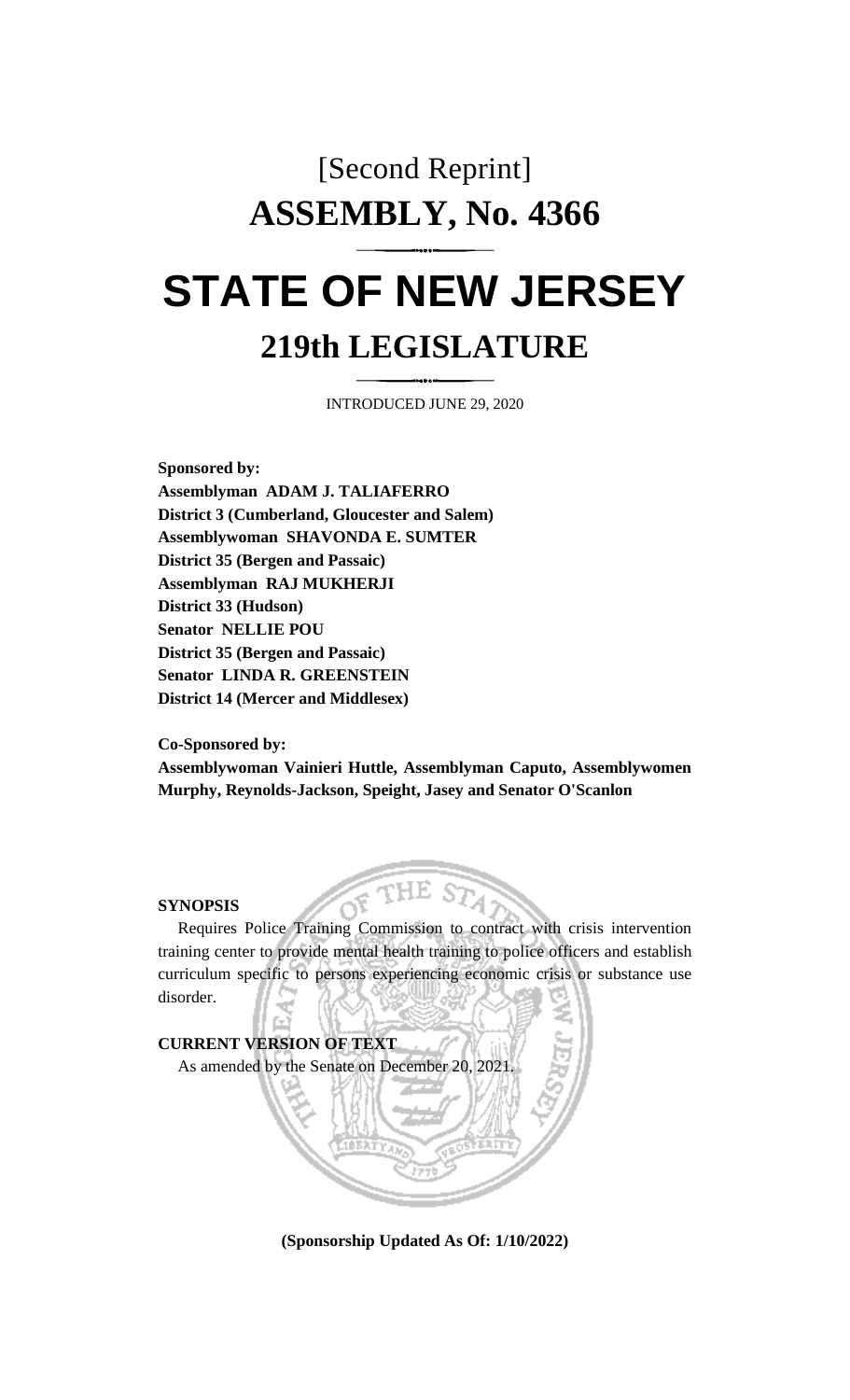**AN ACT** concerning police training and supplementing chapter 17B of Title 52 of the Revised Statutes.

 **BE IT ENACTED** *by the Senate and General Assembly of the State of New Jersey:*

1. a. **<sup>2</sup>** The Attorney General, in consultation with the Commissioner of Human Services, shall develop a pilot program to promote and encourage law enforcement officers Statewide to complete training that applies the Crisis Intervention Team model, which program may include support for and coordination between 12 the Police Training Commission in the Division of Criminal Justice in the Department of Law and Public Safety and the Division of Mental Health and Addiction Services in the Department of Human Services to increase the frequency of, number of locations, and geographic accessibility to training courses offered that apply the Crisis Intervention Team model.

b.**<sup>2</sup>** 18 **b.**<sup>2</sup> The Police Training Commission <sup>2</sup> [in the Division of Criminal Justice in the Department of Law and Public Safety**] 2 1** shall**<sup>1</sup> <sup>2</sup> [**:

(1) **<sup>1</sup> [**shall**] 1** annually contract with **<sup>1</sup> [**the New Jersey Crisis Intervention Team Center of Excellence**]** a crisis intervention 23 training center<sup>1</sup> to assist and support counties in developing and implementing the Crisis Intervention Team model. The Police Training Commission shall assume and maintain any existing 26 contract between <sup>1</sup> [the New Jersey Crisis Intervention Team Center 27 of Excellence<sup>]</sup> a crisis intervention training center<sup>1</sup> and the Division of Mental Health and Addiction Services in the 29 Department of Human Services  $\frac{1_{\text{that is}}}{1_{\text{at}}}$  in operation upon the effective date of this act. Upon the expiration of that contract, any new contract entered into under this paragraph between **<sup>1</sup> [**the New 32 Jersey Crisis Intervention Team Center of Excellence and<sup>1</sup> the 33 Police Training Commission <sup>1</sup> and a crisis intervention training center**<sup>1</sup>** shall **<sup>1</sup> [**provide**]** include**<sup>1</sup> ,** at a minimum, the same 35 provisions <sup>1</sup>[of] that were contained in<sup>1</sup> the expired contract<sup>1</sup>[, originally entered into between the New Jersey Crisis Intervention Team Center of Excellence and**]** executed by**<sup>1</sup>** the Division of Mental Health and Addiction Services;

 $(2)$   $\text{Tshall}$  require every municipal police officer appointed to a police department and force established pursuant to N.J.S.40A:14- 118 and every county police officer appointed to a police department and force pursuant to N.J.S.40A:14-106, within five years of the effective date of this act or by a date determined by the Attorney General, to complete the Crisis Intervention Team model as part of the officer's in-service training;

**EXPLANATION – Matter enclosed in bold-faced brackets [thus] in the above bill is not enacted and is intended to be omitted in the law.**

**Matter underlined thus is new matter.**

**Matter enclosed in superscript numerals has been adopted as follows:**

**Assembly AAP committee amendments adopted July 27, 2020.**

**Senate floor amendments adopted December 20, 2021.**